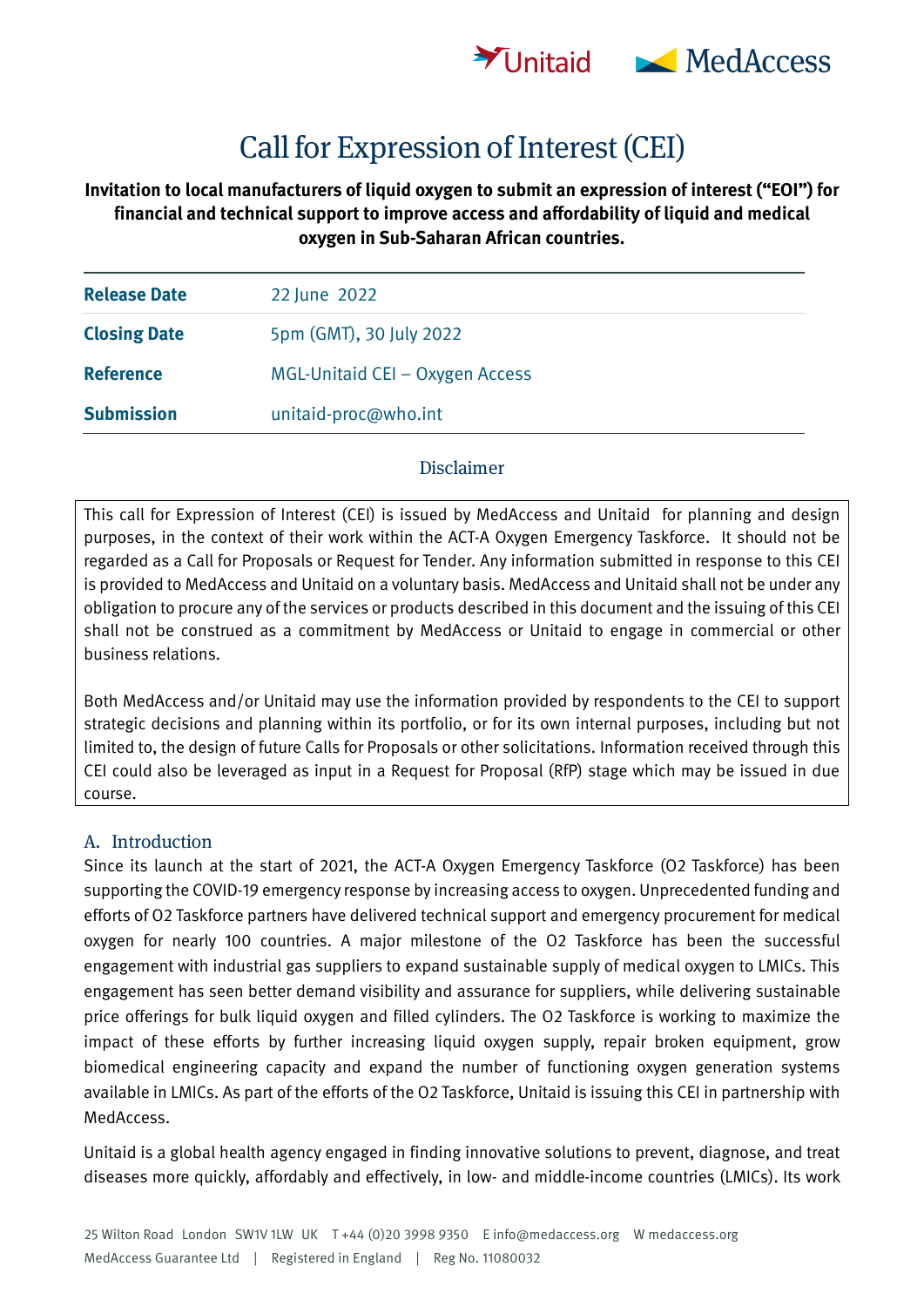includes funding initiatives to address major diseases such as HIV/AIDS, malaria, and tuberculosis, as well as HIV co-infections and co-morbidities. Unitaid is now applying its expertise to address challenges in advancing access to therapies and diagnostics for the COVID-19 pandemic response, serving as a key member of the Access to COVID-19 Tools Accelerator (ACT-A), and leads the ACT-A Oxygen Emergency Taskforce (Oxygen Taskforce). Leveraging the progress made during the pandemic is increasing access to oxygen, Unitaid is now exploring how to support countries prepare for future health emergencies.

[MedAccess](https://medaccess.org/) Guarantee Ltd ("MedAccess") is a social finance company established with the intention of making medical supplies more widely available at lower prices in underserved markets, specifically through the provision of financial tools to pharmaceutical companies and healthcare suppliers and procurers.

Established in November 2017, MedAccess is wholly owned by British International Investment, the UK's Development Finance Institution which is wholly owned by the UK Government. MedAccess has executed eight transactions to date supporting access to HIV, tuberculosis, malaria, and COVID-19 commodities.

## **B. Overview and Purpose**

Oxygen is an essential component of treatment in preventing hypoxemia-related morbidity and mortality. Though the COVID-19 pandemic focused global attention on medical oxygen as one of the key products to manage severe COVID-19 patients, oxygen therapy is also critical to manage other common illnesses and procedures, including preterm birth, malnutrition, sepsis, severe malaria, and neonatal encephalopathy in children, and trauma, anaesthesia and emergency obstetric care in adults. Despite being an essential medicine with no alternative, and oxygen needs outstripping supply in LMICs; there is a lack of reliable access to medical oxygen in sub-Saharan Africa due to cost, logistical difficulties, and limited capacity (infrastructure and technical).

The O2 Taskforce, including Unitaid and MedAccess is considering interventions to increase access to medical oxygen and improve supply security across sub-Saharan Africa. **The purpose of this CEI is to identify opportunities to support local suppliers interested in increasing availability and affordability of medical oxygen for public procurers.**

This invitation is addressed to suppliers based in sub-Saharan Africa, involved in the production, distribution, or delivery of liquid oxygen ('Companies'), interested in (one or a combination of):

- Scale-up of production capacity of medical oxygen, with commitment to supply to public procurers at more affordable prices;
- Expanding distribution capabilities (through investments in bulk tanks, filling stations, cylinders, etc);
- Supporting geographic diversification to other countries in sub-Saharan Africa; and/or
- Executing projects aimed at increasing availability and affordability of medical oxygen in sub-Saharan Africa.

Companies are invited to submit a proposal (using the form in the Appendix), indicating the capacity of medical oxygen that could be offered if external support was provided, as well as information of the support they require. For these purposes, it should be assumed that implementation support and technical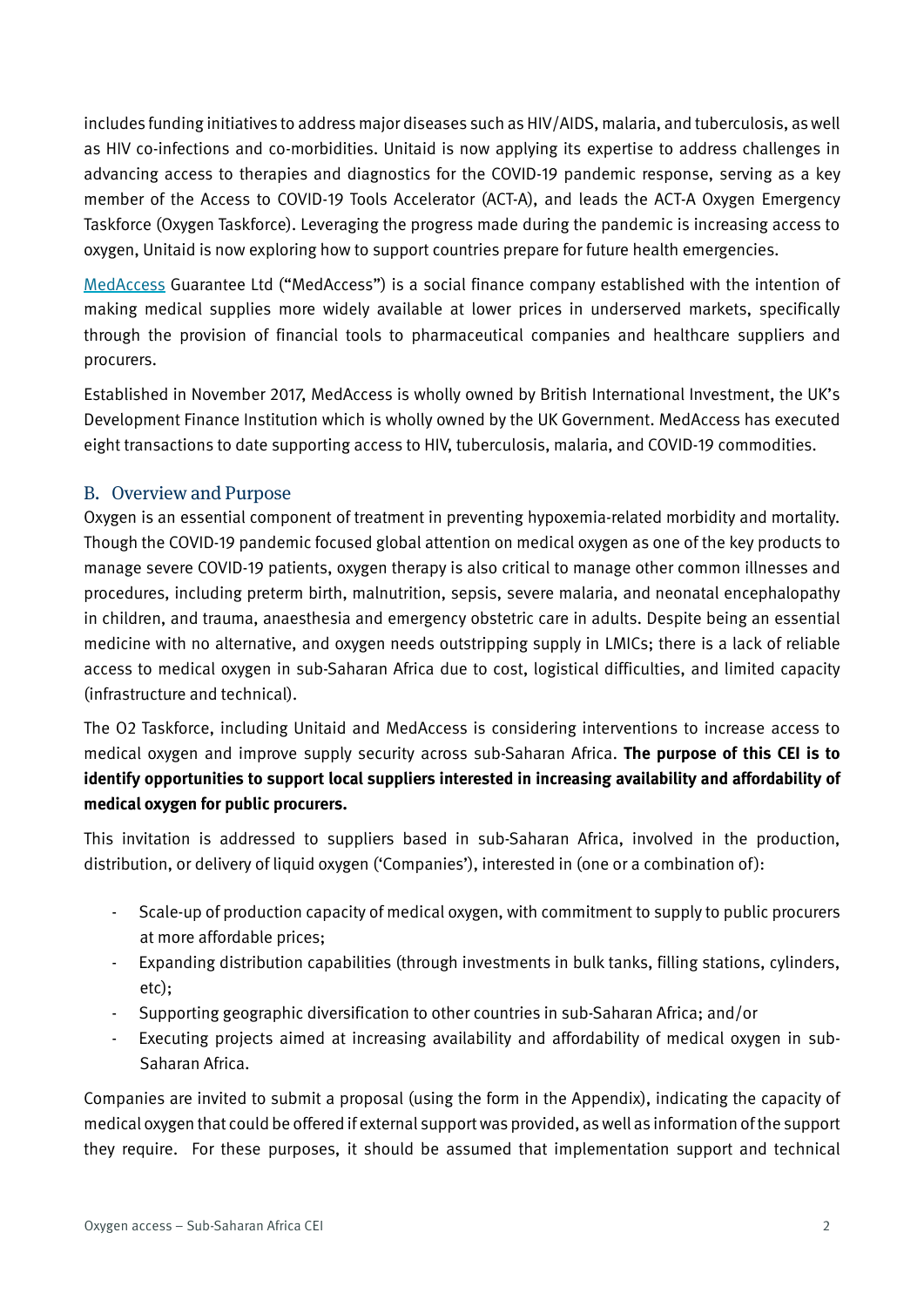assistance for navigation of regulatory affairs would be available, together with the opportunity to participate in tenders.

Proposals should clarify any need for financial support, taking into account that potential financial support could include a range of options, such as debt finance (concessional loans for working capital or capital expenditure), volume guarantees/offtake guarantees, and grants, or a combination of these using a blended finance approach.

## **C. Eligibility Criteria**

Companies wishing to submit an EOI must fulfil each of the following criteria:

- 1) Are willing and able to expand production and/or distribution capabilities, and supply bulk liquid medical oxygen in domestic and/or regional markets, either within or outside sub-Saharan Africa.
- 2) Are able to supply, or have capacity to start supplying, bulk liquid oxygen with purity levels acceptable for medical use<sup>1</sup>.
- 3) Have a relevant track record as 1) a manufacturer of high-purity oxygen operating Air Separation Unit(s) with liquid and/or gaseous output for medical or industrial use; OR 2) a merchant supplier / distributor of liquid oxygen for medical or industrial use.
- 4) Have a valid business trading license.
- 5) Meet the relevant quality assurance standards for their business activity.
- 6) Are willing to engage with MedAccess, Unitaid andO2 Taskforce partners to increase the availability and affordability of medical oxygen in domestic and/or regional markets, noting that technical and financial support could be made available to companies committing to these objectives.

## **D. Submission Instructions**

## **i. Expression of Interest**

- a. All EOIs should be submitted in English and be signed by an authorized representative of the respondent.
- b. A complete EOI will include the Company's Proposal (as detailed in the Appendix) and all relevant annexes requested therein.
- c. EOIs should be submitted via e-mail with the subject line "Expression of Interest Liquid Oxygen", t[o Unitaid-proc@who.int.](mailto:Unitaid-proc@who.int)
- d. Following EOI submissions, MedAccess and/or Unitaid may contact Companies individually, with requests for further information or clarification.

## **ii. Timeline**

<sup>&</sup>lt;sup>1</sup> In accordance with the International Pharmacopoeia

<https://digicollections.net/phint/2020/index.html#p/home>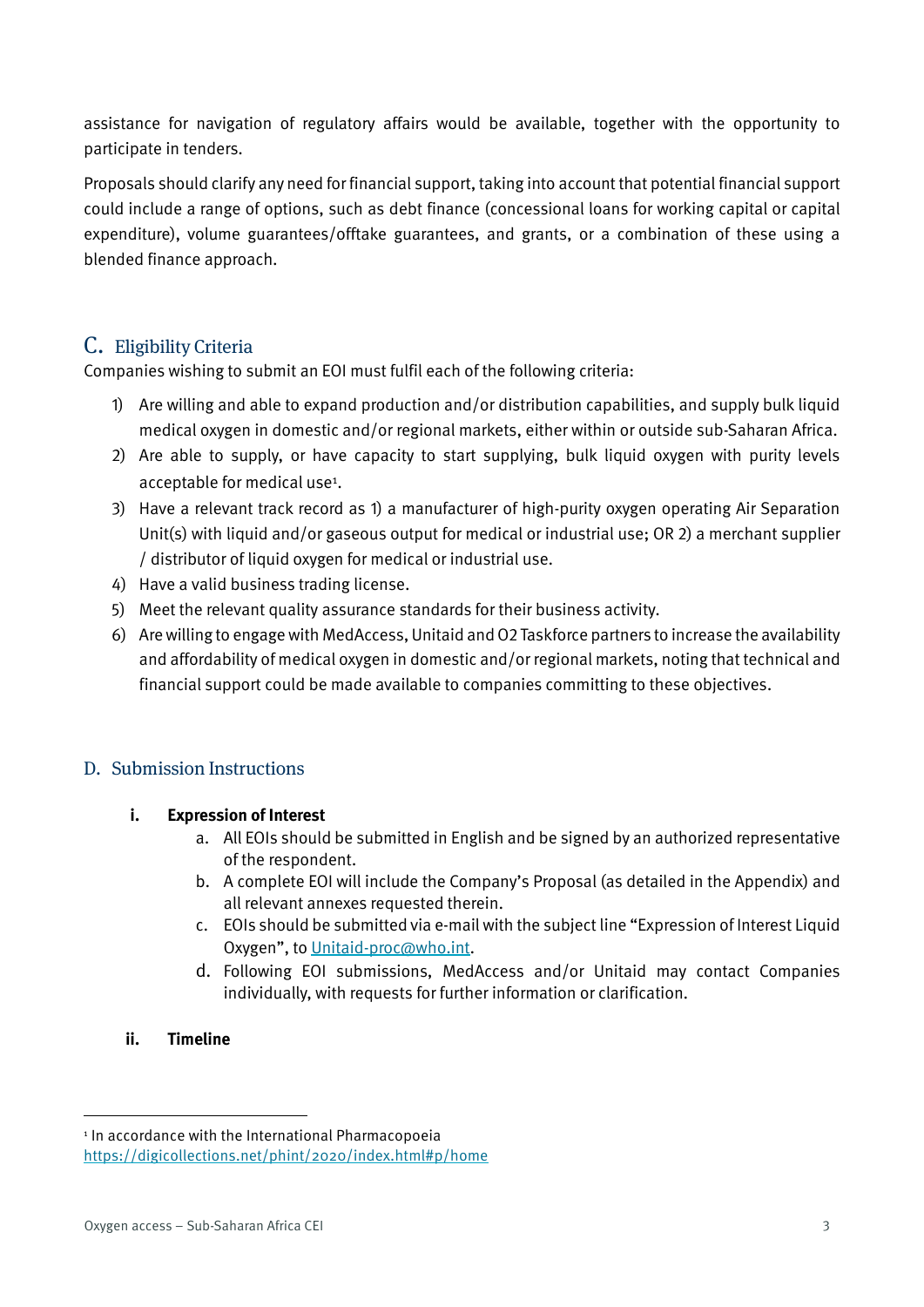| <b>CEI Released</b>                                     | 22 June 2022 |
|---------------------------------------------------------|--------------|
| <b>Information Session</b>                              | 20 July 2022 |
| <b>Questions Deadline for Manufacturers (via email)</b> | 10 July 2022 |
| <b>Q&amp;A Response Document Released</b>               | 17 July 2022 |
| <b>EOI Due</b>                                          | 30 July 2022 |

#### **iii. Questions and Answers:**

- a. Questions regarding this CEI should be sent by *10 July 2022* via email to Unitaidproc@who.int. All questions and answers will be shared at the information session (see b below) and published on the Unitaid website (please see above timeline).
- b. An information session to clarify the purpose of this CEI will be held on *20 July 2022.* A recording of the information session will be posted on Unitaid's website.

#### **iv. Costs of preparing documents**

All costs associated with preparing and submitting an EOI will be borne by the Company.

#### **v. Confidentiality**

Information submitted by Companies in response to this CEI will be received by Unitaid and promptly shared in full with MedAccess. The Information will be used by MedAccess and Unitaid as described in the section headed "Disclaimer", above.

Any confidential information submitted in the EOI should be clearly marked as such by the Company on the completed form. Unitaid and MedAccess will take all reasonable measures to maintain the confidentiality of information marked confidential. Information marked Confidential will not be shared with other entities or individuals outside Unitaid and MedAccess, including their O2 Taskforce partners, without the Company's written authorization.

Nevertheless, this confidentiality commitment shall not apply if the information concerned, or any part of it: (a) was known to Unitaid or MedAccess prior to any disclosure by the Company; or (b) was in the public domain at the time of disclosure by the Company; or (c) becomes part of the public domain through no fault of Unitaid or MedAccess; or (d) becomes available to Unitaid or MedAccess from a third party who is not in breach of any legal obligation of confidentiality to the Company.

Information not marked as confidential may be shared with O2 Taskforce partners or individuals outside Unitaid and MedAccess without the respondent's written authorization, provided it has first been anonymized and/or aggregated by Unitaid and MedAccess, to deter identification of individual companies (e.g., used without specifying individual Company or Organization names, product names, geographical location).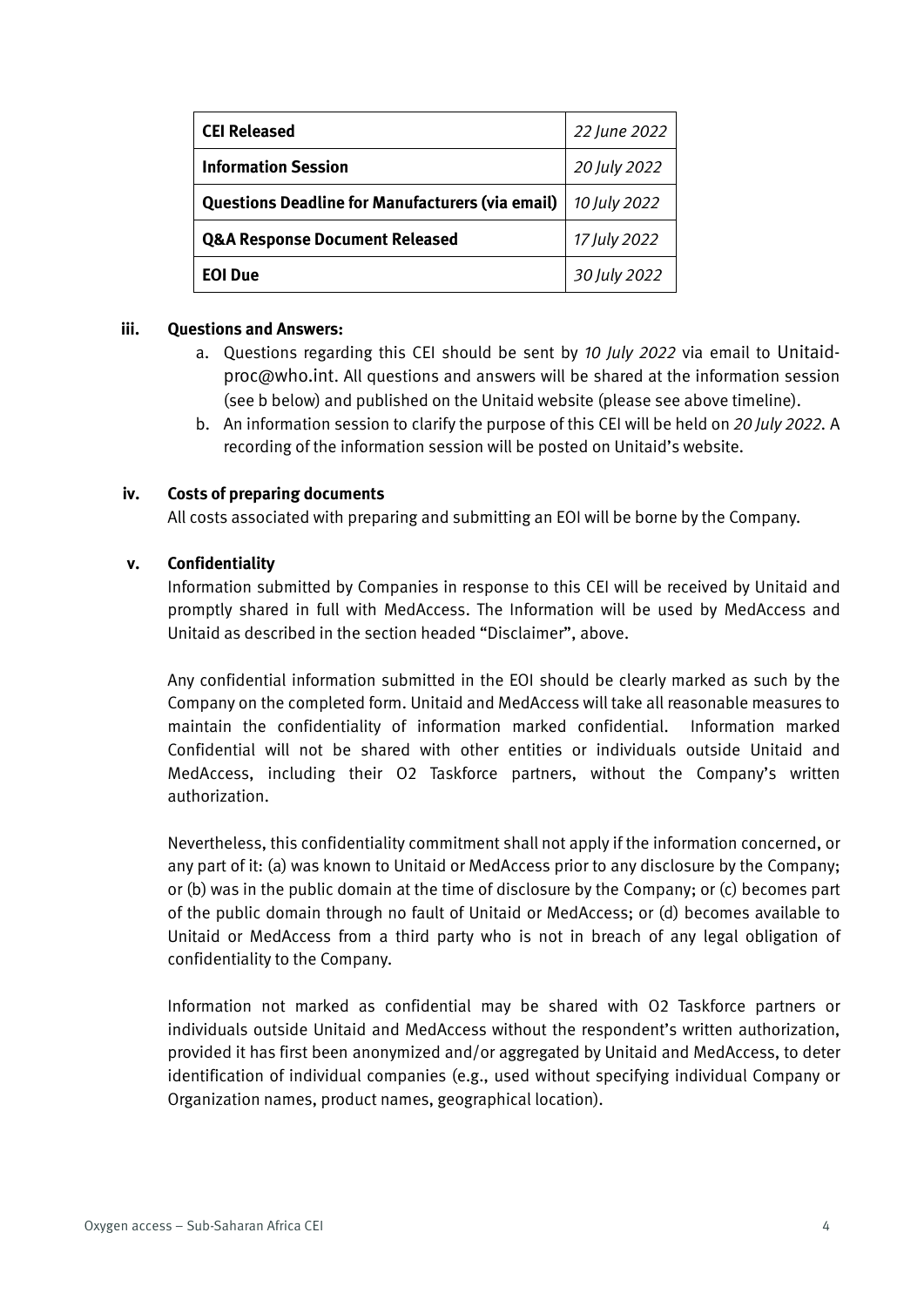If processing the EOI involves the recording and processing of personal data (such as name, address), such data will be processed by MedAccess and Unitaid in accordance with any applicable law and/or policies.

Information relating to the assessment of the EOI shall not be disclosed to entities or individuals not officially concerned with this process.

#### **vi. Clarifications regarding process**

This CEI invites Companies to indicate an interest in engaging with MedAccess, Unitaid and their O2 Taskforce partners, to increase the availability and affordability of medical oxygen for domestic and/or regional markets in the region of Sub-Saharan Africa. It is anticipated that submissions received will enable the O2 Taskforce partners to issue a formal Request for Proposals, under which technical and financial support will be awarded to Companies committing to the objectives of the work of the O2 Taskforce. It is nevertheless underlined that this CEI does not constitute an RFP and will not lead to a selection process or the award of funding and/or technical support. In addition, nothing in this CEI commits Unitaid, MedAccess or their partners to subsequently launch an RFP or provide subsequent financial or technical support.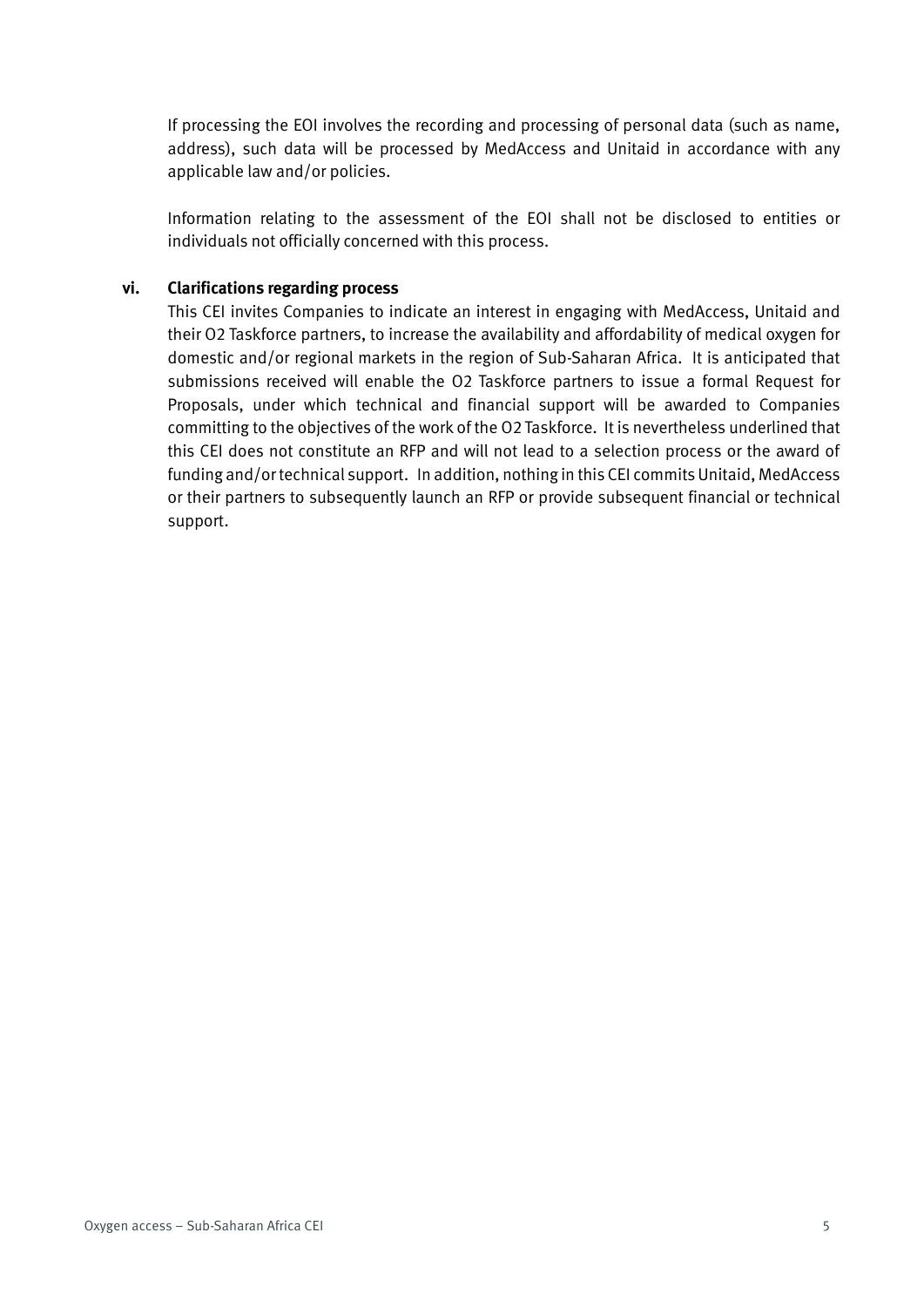## **Appendix: Manufacturer Proposal**

## **A. Company and Product Information**

| <b>Company Name</b>                  |                                                                               |
|--------------------------------------|-------------------------------------------------------------------------------|
| <b>Contact Point</b>                 | [Name, title, email address, contact number]                                  |
| <b>Product</b>                       | [Liquid oxygen (LOX) or gaseous oxygen (GOX), please provide purity level]    |
| <b>Activity</b>                      | [LOX or GOX manufacturer / LOX or GOX distributor]                            |
| For oxygen manufacturing             |                                                                               |
| ASU current production capacity      | [State production capacity for LOX and GOX in Nm3/hour. Please indicate if    |
|                                      | the company has more than one ASU in the country, and provide the             |
|                                      | information per ASU, including location of each plant.]                       |
| <b>ASU-Associated Compressed</b>     | [State the existing cylinder filling capacity installed at each ASU in 10.2kg |
| <b>Gas Cylinder Filling Capacity</b> | oxygen capacity cylinders per hour. Indicate the proportion of cylinder       |
|                                      | filling capacity capable of serving medical customers.]                       |
| <b>ASU specifications</b>            | [Technical specifications of (each) ASU]                                      |
| <b>Regulatory approvals and</b>      | [Please provide a summary of national / international standards that the      |
| quality standards                    | Company complies with]                                                        |
| For oxygen distribution              |                                                                               |
| <b>Source of LOX</b>                 | [Please indicate source of LOX, source location, and LOX quality              |
|                                      | specifications]                                                               |
| <b>Regulatory approvals and</b>      | [Please provide a summary of national / international standards that the      |
| quality standards                    | company complies with]                                                        |
| <b>General</b>                       |                                                                               |
| <b>Standard operating procedures</b> | [Please annex to the proposal the relevant SOPs for quality assurance of      |
|                                      | supplied oxygen]                                                              |
| Company participation in public      | [Yes/no, if yes, please indicate tender information: procurement body,        |
| tenders to supply liquid or          | date, brief summary, whether the Company was awarded the tender, and if       |
| medical oxygen                       | any ongoing contracts are in place]                                           |

## **B. Markets, production, and price information**

*Provide a table for each country where the Company currently operates*

#### *Current operations:*

| Country                     | [Country]                                                                                                                          |                                                                                                                       |  |  |                                |                                 |                              |                                                   |
|-----------------------------|------------------------------------------------------------------------------------------------------------------------------------|-----------------------------------------------------------------------------------------------------------------------|--|--|--------------------------------|---------------------------------|------------------------------|---------------------------------------------------|
| <b>ASU</b> location(s)      | [Please provide the address of each ASU]                                                                                           |                                                                                                                       |  |  |                                |                                 |                              |                                                   |
| <b>Production capacity</b>  | [Production capacity and current production information. If the Company has multiple<br>ASUs, please add a new line for each one]] |                                                                                                                       |  |  |                                |                                 |                              |                                                   |
|                             | <b>ASU</b><br><b>Production capacity</b><br>Current production                                                                     |                                                                                                                       |  |  |                                |                                 |                              |                                                   |
|                             | ASU<br>location                                                                                                                    | Liguid<br>% Target<br>Gaseous<br>dedicated<br>oxygen<br>oxygen<br>(Nm3/hour)<br>(Nm3/hour)<br>to<br>medical<br>oxygen |  |  | Liguid<br>oxygen<br>(Nm3/hour) | Gaseous<br>oxygen<br>(Nm3/hour) | %<br>Capacity<br>utilisation | Current<br>%<br>dedicated<br>to<br>medical<br>use |
| <b>Distribution network</b> |                                                                                                                                    |                                                                                                                       |  |  |                                |                                 |                              |                                                   |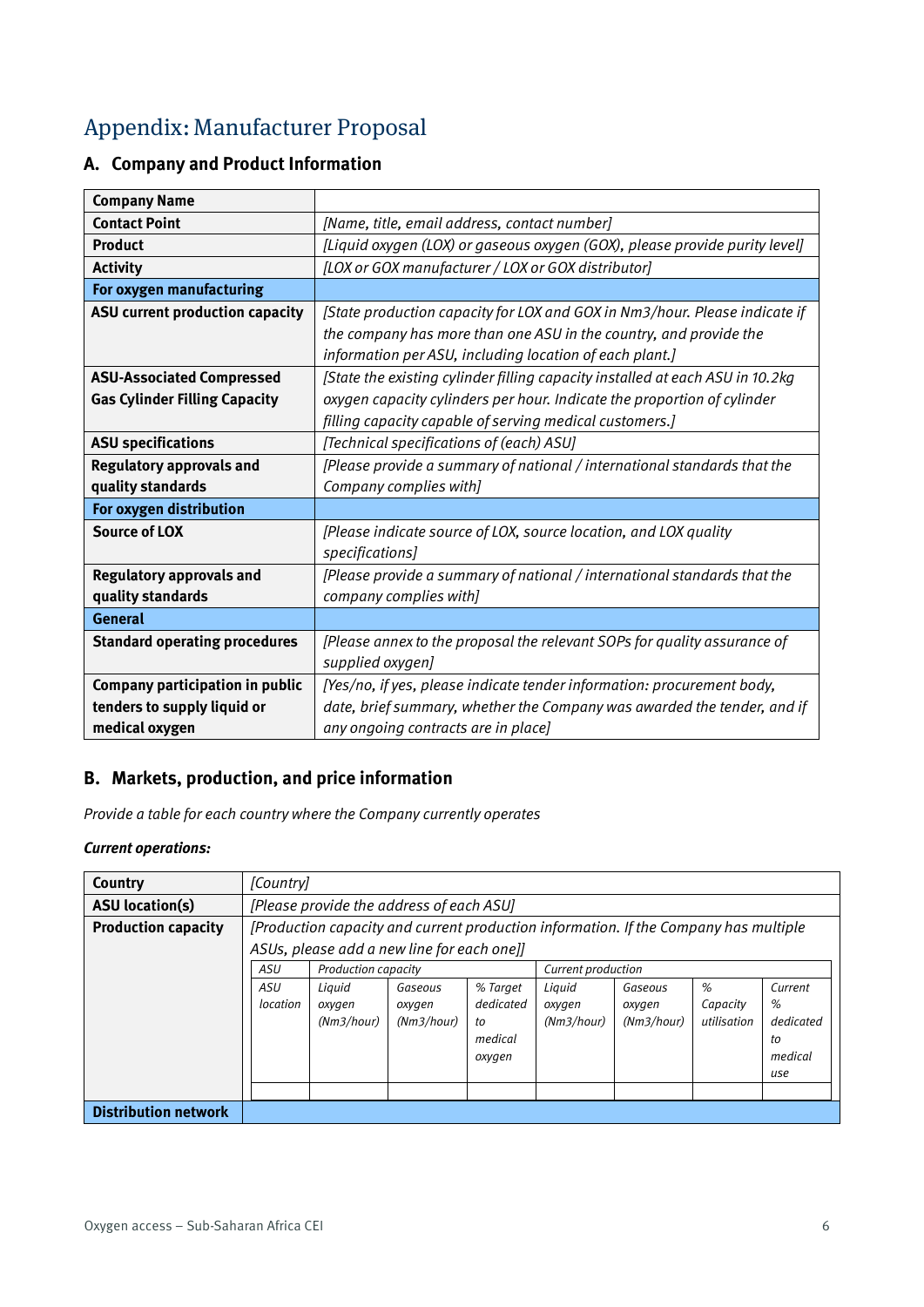| - Current                         |                                                                      |          |                          |                       |        | [Countries, regions and cities that are served based on current operations]                    |  |  |
|-----------------------------------|----------------------------------------------------------------------|----------|--------------------------|-----------------------|--------|------------------------------------------------------------------------------------------------|--|--|
| markets                           |                                                                      |          |                          |                       |        |                                                                                                |  |  |
| served                            |                                                                      |          |                          |                       |        |                                                                                                |  |  |
| - Number of                       |                                                                      |          |                          |                       |        |                                                                                                |  |  |
| facilities                        | [Please specify by public/ private]                                  |          |                          |                       |        |                                                                                                |  |  |
| served                            |                                                                      |          |                          |                       |        |                                                                                                |  |  |
| - Bulk storage<br>tanks           | [(if applicable) size, number and location of bulk storage tanks]    |          |                          |                       |        |                                                                                                |  |  |
| - Filling<br><b>stations</b>      |                                                                      |          |                          |                       |        | [(if applicable) size, number, location, and capacity utilisation of filling stations]         |  |  |
| - Storage<br>depots               | [(if applicable) size, number and location of storage depots]        |          |                          |                       |        |                                                                                                |  |  |
| - Delivery<br>methods             | [e.g. LOX tanks / cylinders]                                         |          |                          |                       |        |                                                                                                |  |  |
| <b>Current expansion</b><br>plans | distribution capacity]                                               |          |                          |                       |        | [(if applicable) description of any ongoing plans that would increase production and/or        |  |  |
| Prices* - Liquid                  |                                                                      |          |                          |                       |        |                                                                                                |  |  |
| oxygen                            |                                                                      |          |                          |                       |        |                                                                                                |  |  |
| Price (ex-works) to               |                                                                      |          |                          |                       |        | [Price/tonne for liquid oxygen at ASU / Bulk Tank location. If relevant, please detail         |  |  |
| public sector                     |                                                                      |          |                          |                       |        | volume / price matrix. If pricing differs based on ASU location, please add new tables to      |  |  |
| procurers                         | indicate the differences]                                            |          |                          |                       |        |                                                                                                |  |  |
|                                   | <b>Location</b>                                                      |          | <b>LOX Sales Volume</b>  |                       |        | Price / tonne of LOX (ex-                                                                      |  |  |
|                                   |                                                                      |          | (Tonne)/month            |                       | works) |                                                                                                |  |  |
|                                   | [ASU / Bulk Tank location]                                           |          | [Min]                    |                       |        |                                                                                                |  |  |
|                                   |                                                                      |          | <br>$\cdots$             |                       |        |                                                                                                |  |  |
|                                   |                                                                      |          |                          |                       |        |                                                                                                |  |  |
| Price (at location) to            |                                                                      |          |                          |                       |        | [Price/tonne for liquid oxygen at health facilities. If relevant, please detail volume / price |  |  |
| public sector                     |                                                                      |          |                          |                       |        | matrix. If pricing differs based on ASU / Bulk Tank location, please add new tables to         |  |  |
| procurers                         | indicate the differences]                                            |          |                          |                       |        |                                                                                                |  |  |
|                                   | <b>Location</b>                                                      |          | <b>Delivery distance</b> | <b>LOX Volume</b>     |        | Price / tonne of                                                                               |  |  |
|                                   |                                                                      |          | from ASU (km)            | (Tonne)/month         |        | <b>LOX</b> (at location)                                                                       |  |  |
|                                   | [ASU / Bulk Tank                                                     |          | 50                       | [Min]                 |        |                                                                                                |  |  |
|                                   | <b>location</b>                                                      |          |                          |                       |        |                                                                                                |  |  |
|                                   |                                                                      |          | 100<br>150               | $\cdots$<br>          |        |                                                                                                |  |  |
|                                   |                                                                      |          | 200                      |                       |        |                                                                                                |  |  |
|                                   |                                                                      |          | 250                      |                       |        |                                                                                                |  |  |
|                                   |                                                                      |          | >250                     |                       |        |                                                                                                |  |  |
| <b>Prices* – Cylinders</b>        |                                                                      |          |                          |                       |        |                                                                                                |  |  |
| Price (ex-works) to               |                                                                      |          |                          |                       |        | [If relevant, please detail volume / price matrix. If pricing differs based on ASU / filling   |  |  |
| public sector                     | station location, please add new tables to indicate the differences] |          |                          |                       |        |                                                                                                |  |  |
| procurers                         | ASU / Bulk Tank                                                      |          | <b>Filling station</b>   | <b>Compressed gas</b> |        | Price / kg (ex-                                                                                |  |  |
|                                   | <b>Location</b>                                                      | location |                          | volume (kg)           |        | works)                                                                                         |  |  |
|                                   |                                                                      |          |                          | [Min]                 |        |                                                                                                |  |  |
|                                   |                                                                      |          |                          | $\cdots$<br>          |        |                                                                                                |  |  |
|                                   |                                                                      |          |                          |                       |        |                                                                                                |  |  |
| Price (at location) to            |                                                                      |          |                          |                       |        | [If relevant, please detail volume / price matrix. If pricing differs based on ASU / filling   |  |  |
| public sector                     | station location, please add new tables to indicate the differences] |          |                          |                       |        |                                                                                                |  |  |
| procurers                         |                                                                      |          |                          |                       |        |                                                                                                |  |  |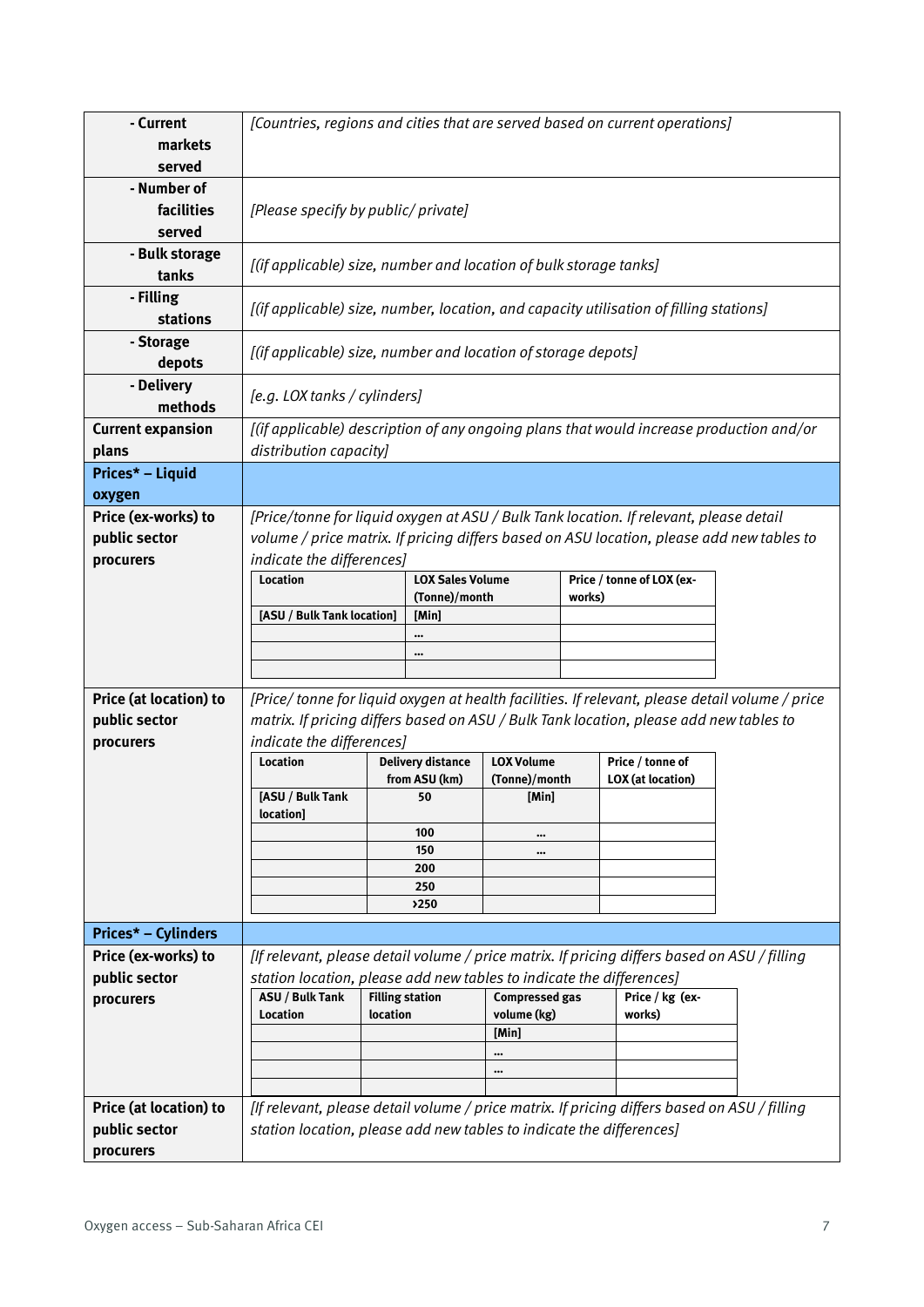|                            | ASU / Bulk          | <b>Filling station</b> | <b>Delivery</b> | <b>Compressed gas</b>                                                                   | Price / kg (at |  |  |
|----------------------------|---------------------|------------------------|-----------------|-----------------------------------------------------------------------------------------|----------------|--|--|
|                            | <b>Tank</b>         | location               | distance from   | volume (kg)                                                                             | location)      |  |  |
|                            | Location            |                        | ASU/filling     |                                                                                         |                |  |  |
|                            |                     |                        | station (km)    |                                                                                         |                |  |  |
|                            |                     |                        | 50              | [Min]                                                                                   |                |  |  |
|                            |                     |                        | 100             | $\bullet\bullet\bullet$                                                                 |                |  |  |
|                            |                     |                        |                 |                                                                                         |                |  |  |
|                            |                     |                        | 150             | $\bullet\bullet\bullet$                                                                 |                |  |  |
|                            |                     |                        | 200             |                                                                                         |                |  |  |
|                            |                     |                        | 250             |                                                                                         |                |  |  |
|                            |                     |                        | 250             |                                                                                         |                |  |  |
| <b>Prices - conditions</b> |                     |                        |                 | [Please include a brief description of standard order requirements and payment terms in |                |  |  |
|                            | current operations] |                        |                 |                                                                                         |                |  |  |

*\* Prices for Medical Liquid Oxygen and Compressed Medical Gas cylinders should not include rental fee for tanks / cylinders or any other fees.* 

#### *Expansion of capacity with external support:*

*Note: specific price targets will vary according to the market(s) in scope for any proposal; however, a primary goal of any technical and/or financial support that is ultimately awarded to Companies is to establish supply at prices substantially below current market rates in geographies where investments are made.*

| Country                            | [Country (ies) to which the Company is willing and able to expand its        |                     |                         |                    |                         |                         |  |  |
|------------------------------------|------------------------------------------------------------------------------|---------------------|-------------------------|--------------------|-------------------------|-------------------------|--|--|
|                                    | operations and medical oxygen supply if support is provided]                 |                     |                         |                    |                         |                         |  |  |
| <b>ASU</b> / Bulk Tank location(s) | [Please provide the address of each ASU/ Bulk Tank (detailing, if            |                     |                         |                    |                         |                         |  |  |
|                                    | applicable, if it is a new facility) ]                                       |                     |                         |                    |                         |                         |  |  |
| For LOX distributors, indicate     | [Please provide source, technical specifications and quality assurance       |                     |                         |                    |                         |                         |  |  |
| source of LOX for expanded         | standards]                                                                   |                     |                         |                    |                         |                         |  |  |
| operations                         |                                                                              |                     |                         |                    |                         |                         |  |  |
| <b>Production capacity</b>         | [Production capacity and target production information with support. If the  |                     |                         |                    |                         |                         |  |  |
|                                    | Company is proposing to expand number of ASUs, please add a new line         |                     |                         |                    |                         |                         |  |  |
|                                    | for each one]                                                                |                     |                         |                    |                         |                         |  |  |
|                                    | <b>ASU</b>                                                                   | Production capacity |                         | Current production |                         |                         |  |  |
|                                    | <b>ASU</b> location                                                          | (Nm3/hour)          | % Target                | (Nm3/hour)         | %                       | Current %               |  |  |
|                                    |                                                                              |                     | dedicated to<br>medical |                    | Capacity<br>utilisation | dedicated<br>to medical |  |  |
|                                    |                                                                              |                     | oxygen                  |                    |                         | use                     |  |  |
|                                    |                                                                              |                     |                         |                    |                         |                         |  |  |
| <b>Distribution network</b>        | [Please indicate the extended coverage of the distribution network, if       |                     |                         |                    |                         |                         |  |  |
|                                    | external support (loan, grant, volume guarantee) were provided]              |                     |                         |                    |                         |                         |  |  |
| - Markets served                   | [Countries / regions / cities that could be served if external support is    |                     |                         |                    |                         |                         |  |  |
|                                    | provided. Please detail if this would entail international expansion]        |                     |                         |                    |                         |                         |  |  |
| - Number of facilities             |                                                                              |                     |                         |                    |                         |                         |  |  |
| served                             | [Please specify by public/ private]                                          |                     |                         |                    |                         |                         |  |  |
| - Bulk storage tanks               | [(if applicable) size, number and location of bulk storage tanks]            |                     |                         |                    |                         |                         |  |  |
|                                    | [(if applicable) size, number, location, and capacity utilisation of filling |                     |                         |                    |                         |                         |  |  |
| - Filling stations                 | stations]                                                                    |                     |                         |                    |                         |                         |  |  |
| - Storage depots                   | [(if applicable) size, number and location of storage depots]                |                     |                         |                    |                         |                         |  |  |
| - Delivery methods                 | [eq. LOX / cylinders]                                                        |                     |                         |                    |                         |                         |  |  |